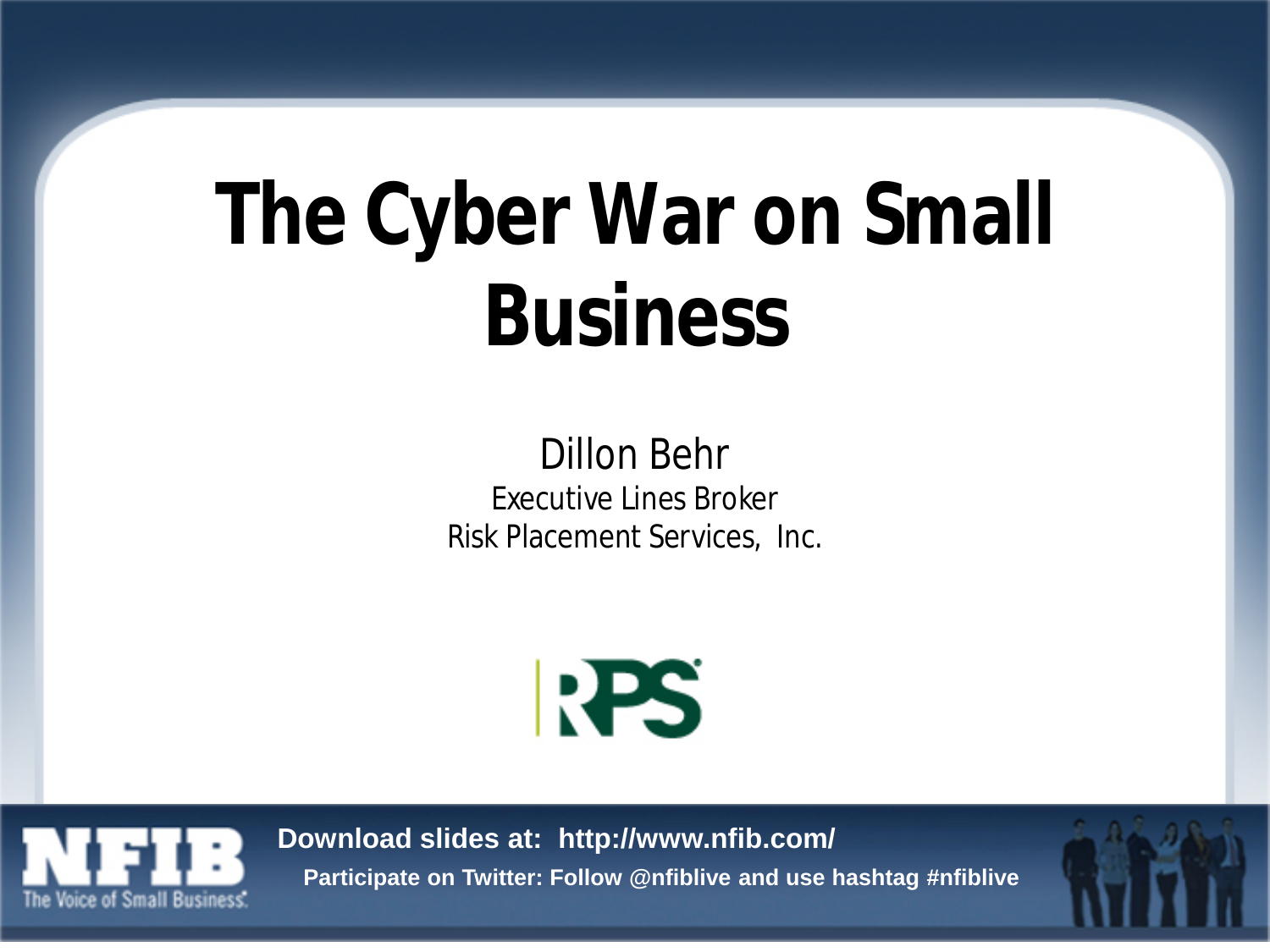## **Meet Our Speaker**



### Dillon Behr Executive Lines Broker Risk Placement Services, Inc.

•Previously worked as Cyber Security threat Intelligence Analyst for Discover Financial Services and the US government.

•Focused on finding cyber liability and breach response solutions for clients of all types and sizes.

•Risk Placement Services (RPS) is a Managing General Agent/Underwriting Manager and nationally focused wholesale insurance broker.

- Ranked in the top five in every insurance industry category and have been consistently ranked as the largest MGA in the country for several years.
- Known for doing the right thing even if it means referring business to a competitor

#### **Download slides at: http://www.nfib.com/**



**Participate on Twitter: Follow @nfiblive and use hashtag #nfiblive**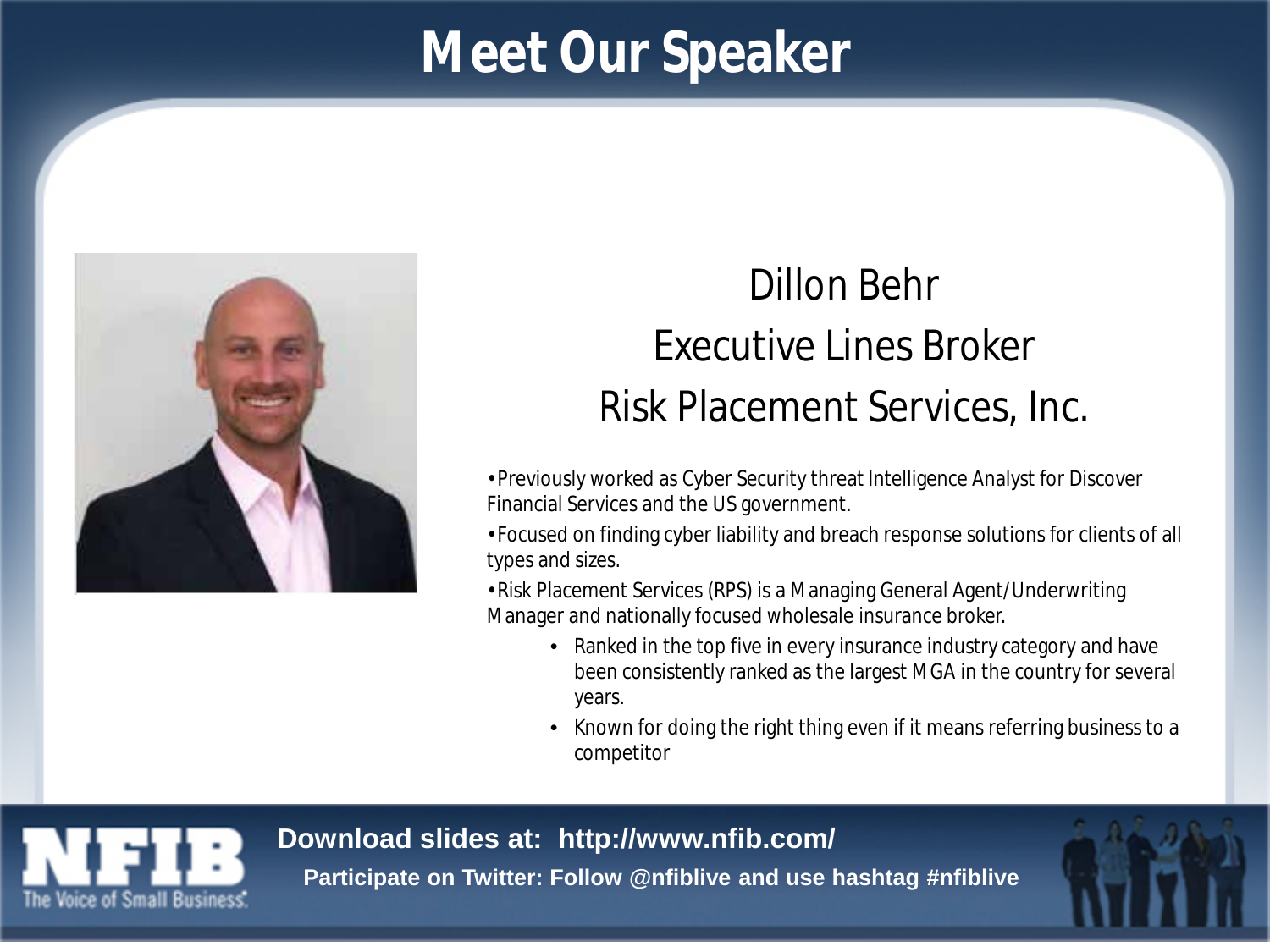### **The Cyberwar on Small Business**

According to the 2016 State of SMB Cybersecurity Report, in the last 12 months, hackers have breached **HALF** of all small businesses in the United States



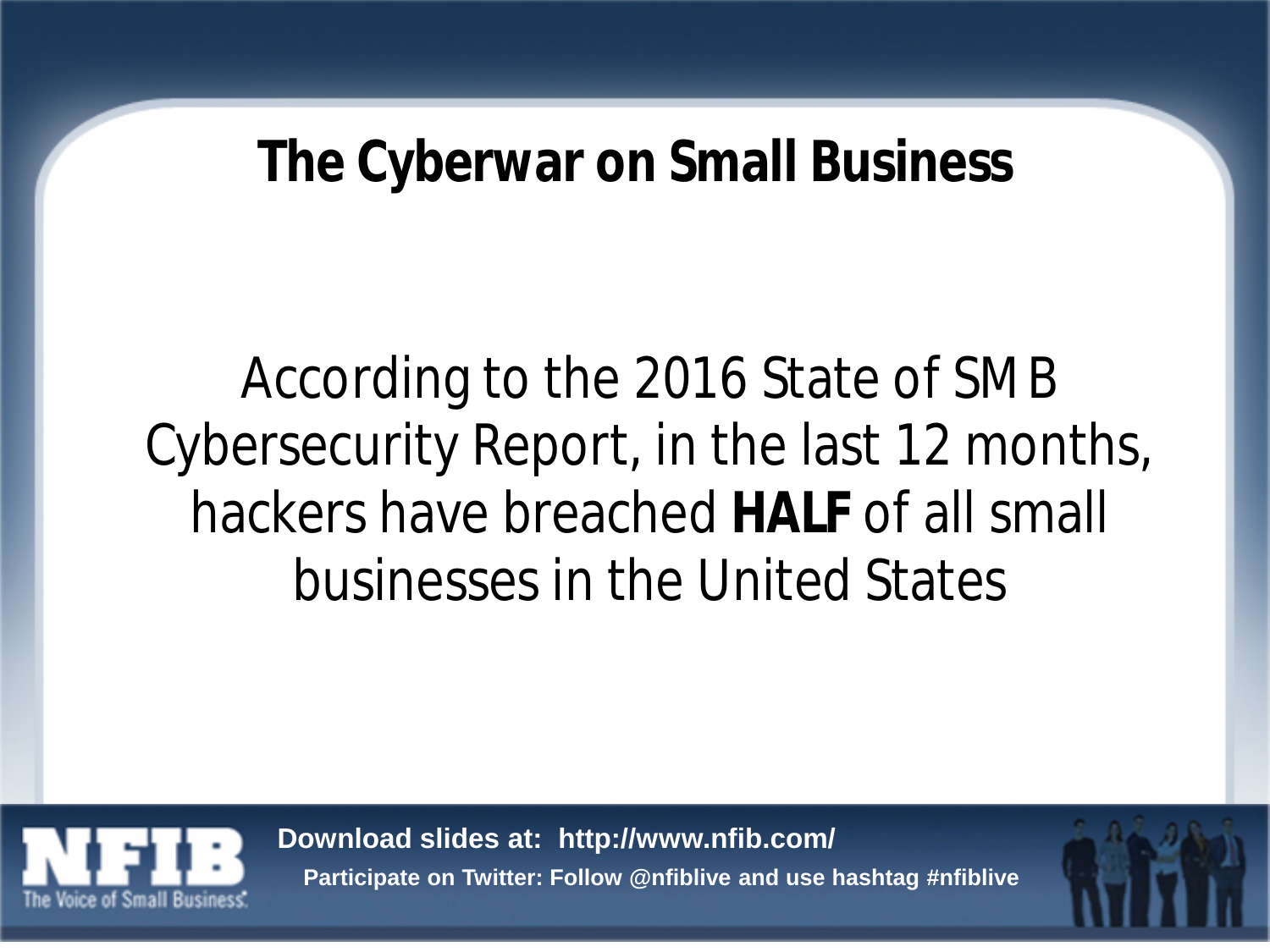## **Small Business Are:**

- the **principal targets** of cyber crime
- **especially susceptible to phishing attacks via email** or fraudulent activity happening in their e-commerce shops.

### Attacks can **derail money-making activities** for up to a week

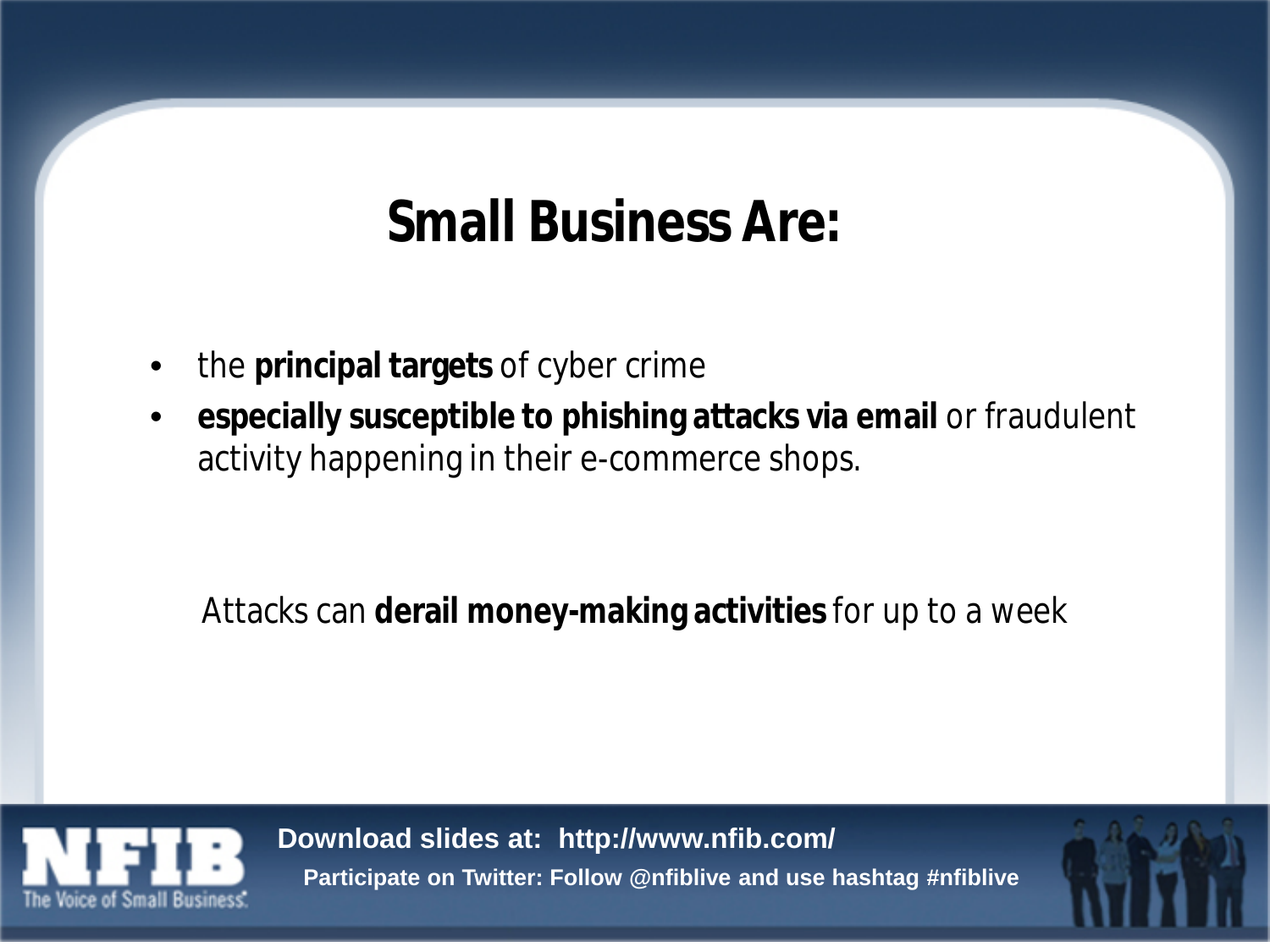### **The Stats**

#### Know The Facts



### Percentage Of Customers Lost By Companies Due To Attacks<sup>4</sup>



1. Source: Symantec

- 2. Source: The 2016 State of SMB Cybersecurity Ponemon Institute and Keeper Security
- 3. Source: National Cyber Security Alliance
- 4. Source: Cisco 2017 Security Capabilities Benchmark Study, www.cisco.com/go/acr2017

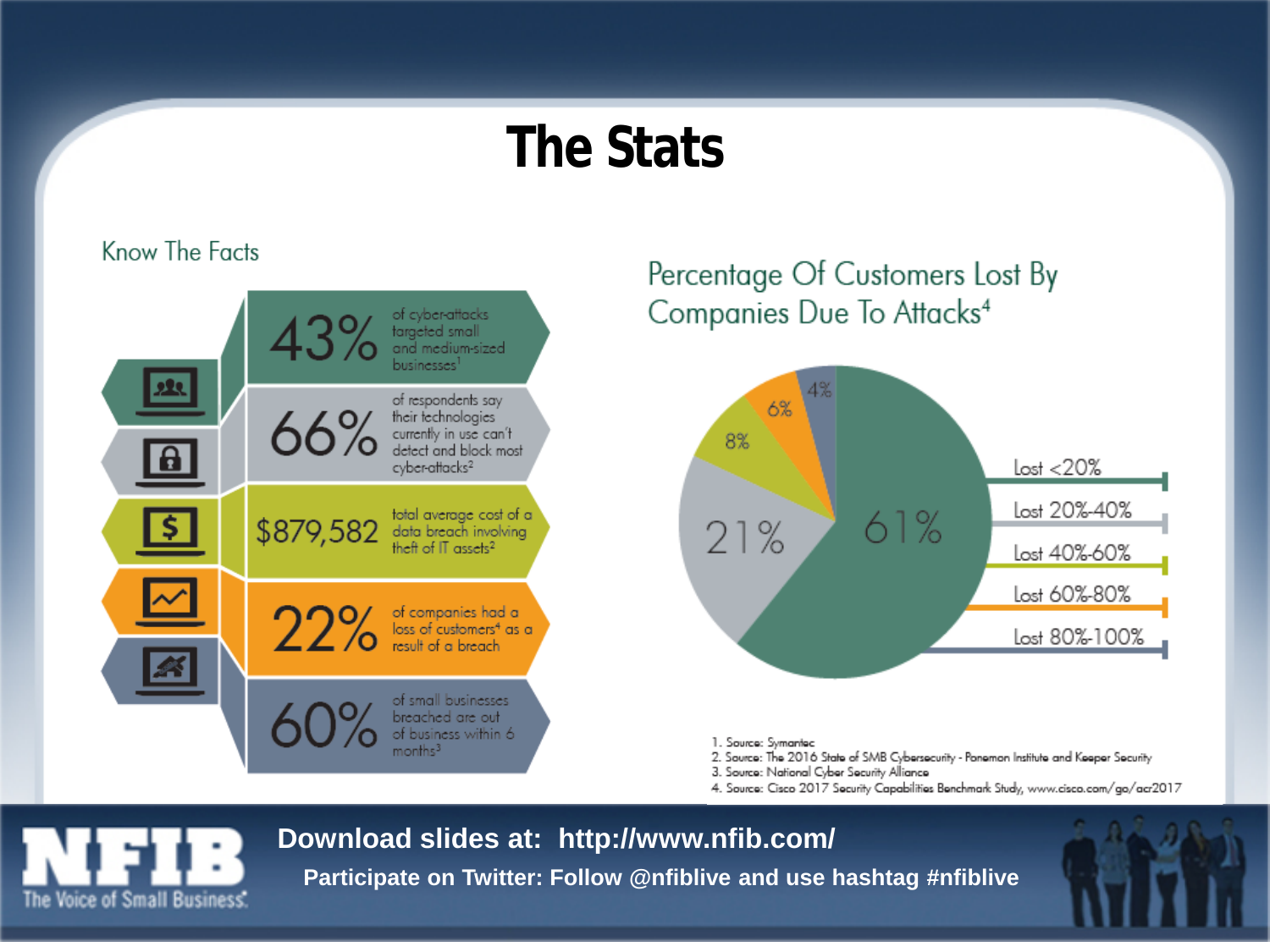### **Who's Behind Breaches?**





\* Verizon 2017 Data Breach Investigations Report



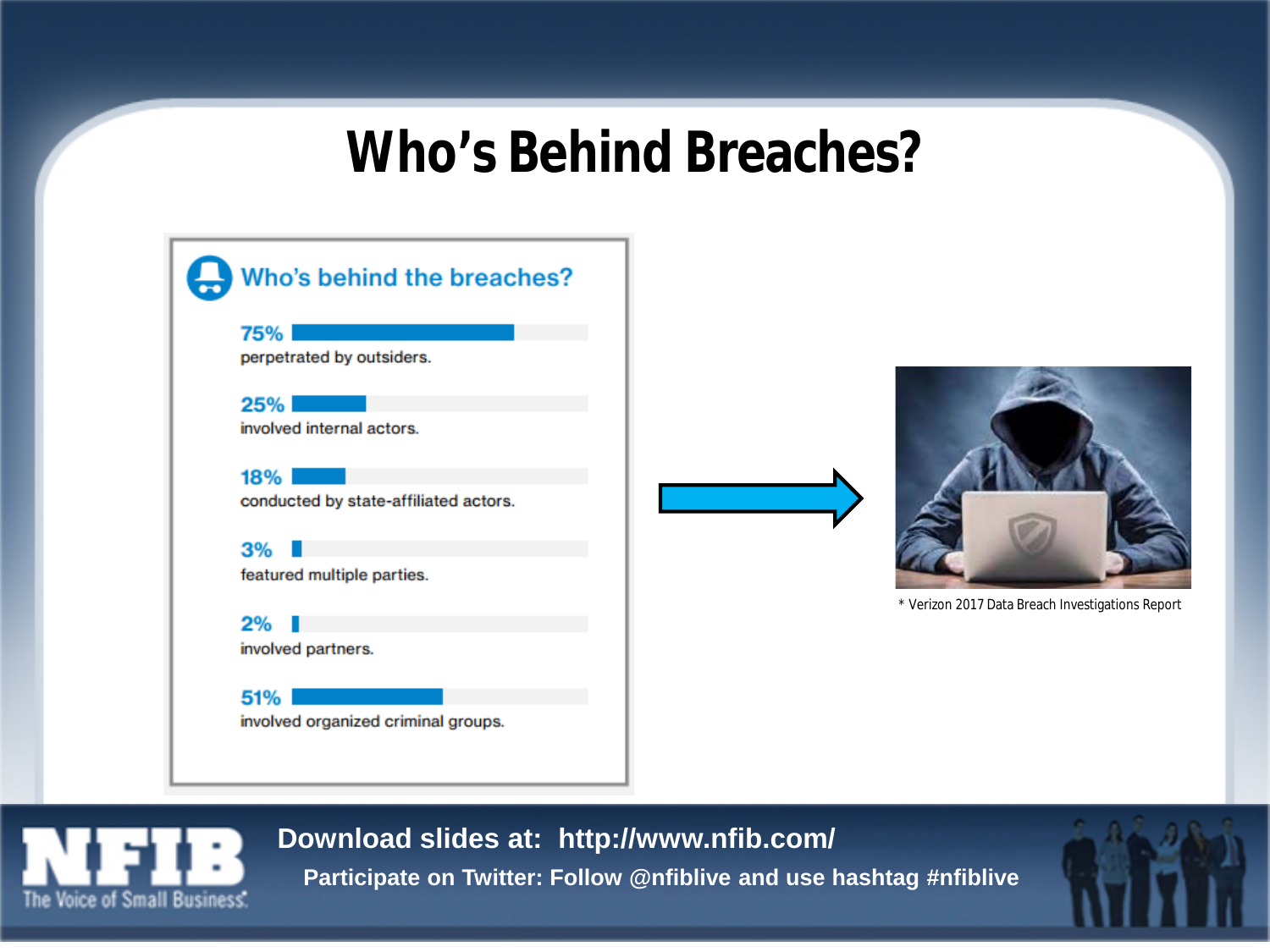### **What Tactics are Used?**

### What tactics do they use?

#### 62%

of breaches featured hacking.

#### 51%

over half of breaches included malware.

#### 81%

of hacking-related breaches leveraged either stolen and/or weak passwords.

#### 43%

were social attacks.

#### 14%

Errors were causal events in 14% of breaches. The same proportion involved privilege misuse.

#### 8%

Physical actions were present in 8% of breaches.

- Hacking
- Malware
- Stolen/weak passwords
- Social attacks
- Errors/Privilege misuse
- Physical actions

\* Verizon 2017 Data Breach Investigations Report



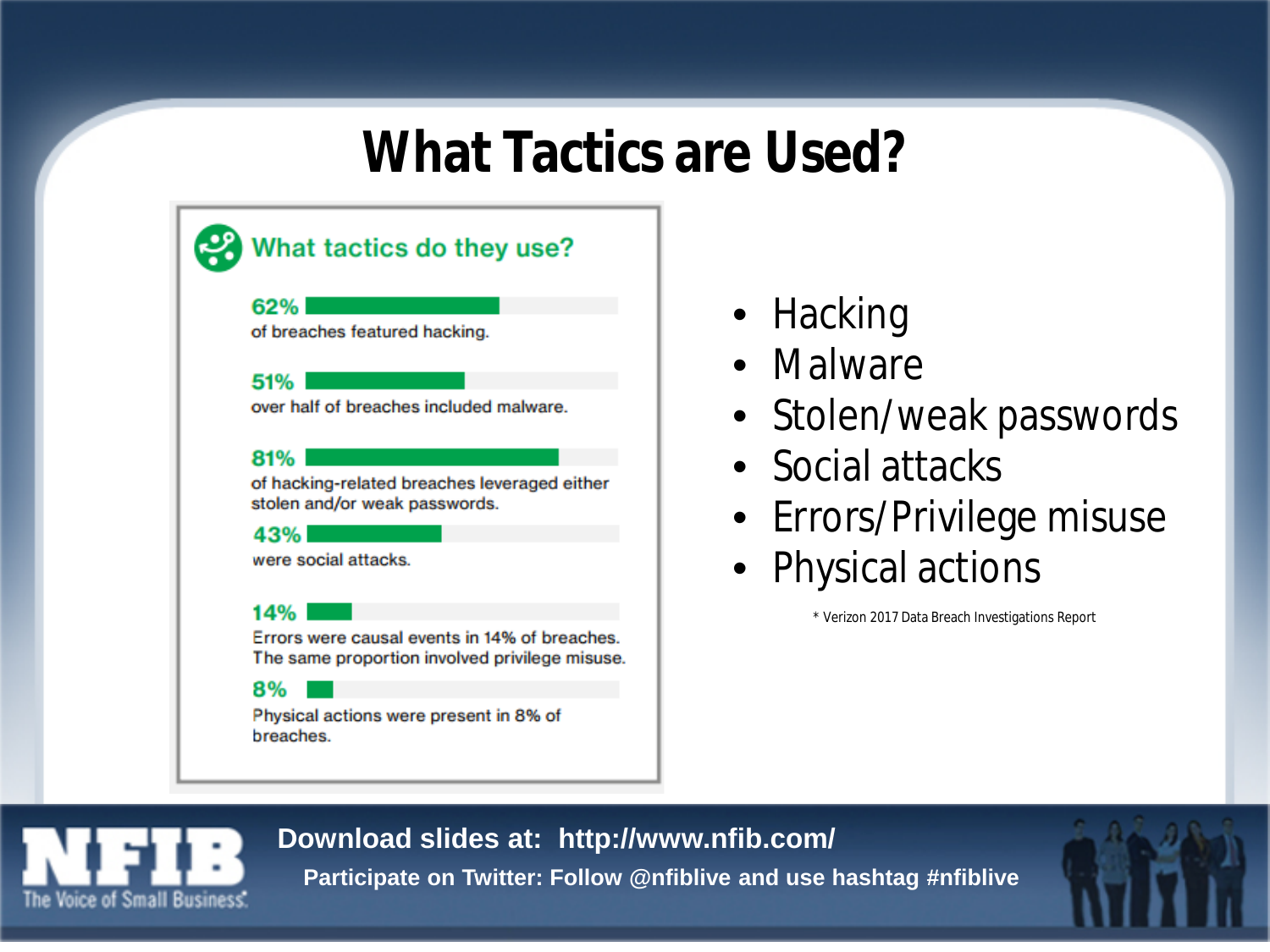## **Effects of Cyber Breaches**



### **% of Business Opportunity Lost % of Organizational Revenue Lost**





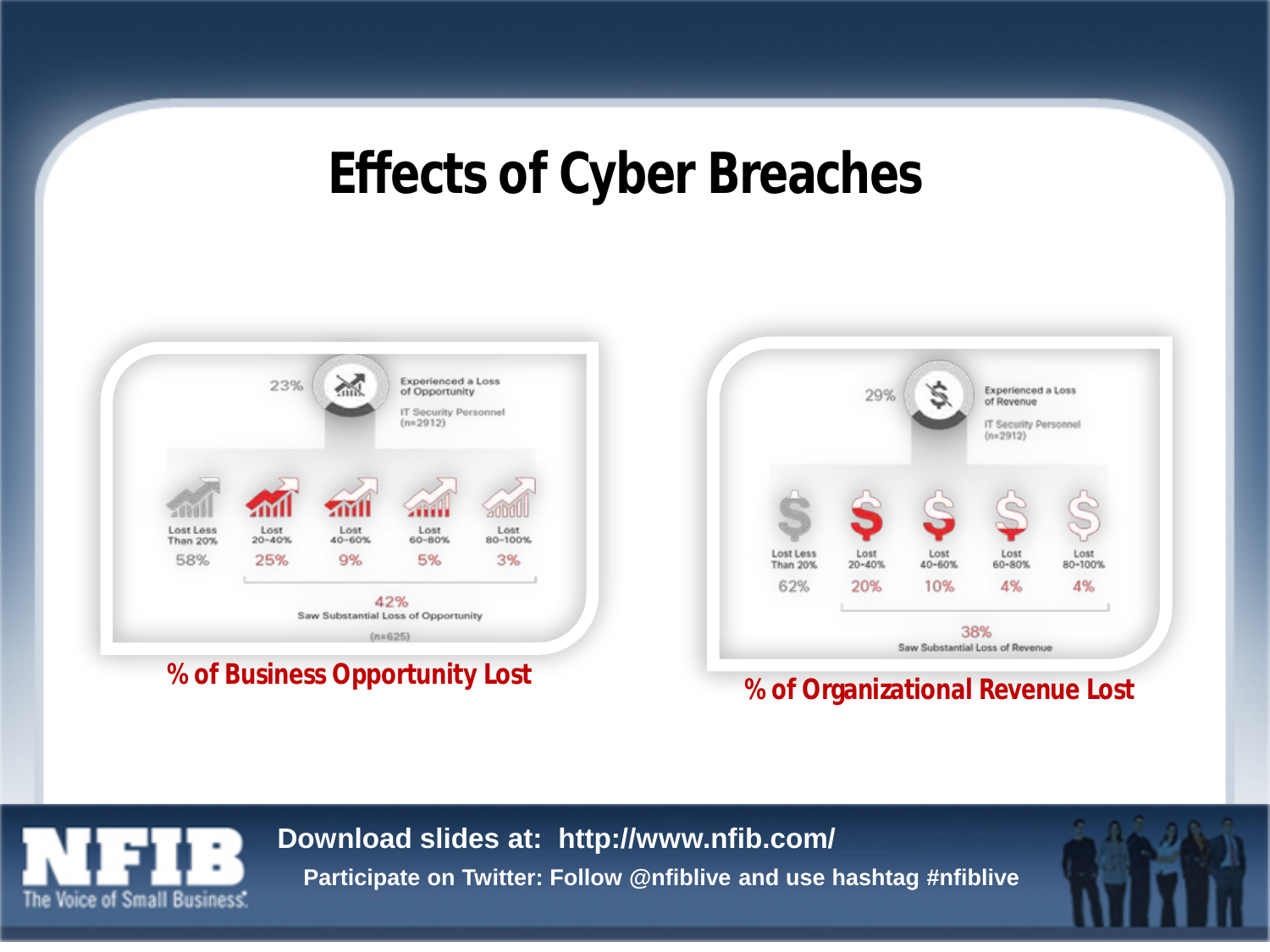### **Business Functions Most Likely to be Effected**



**Download slides at: http://www.nfib.com/**



**Participate on Twitter: Follow @nfiblive and use hashtag #nfiblive**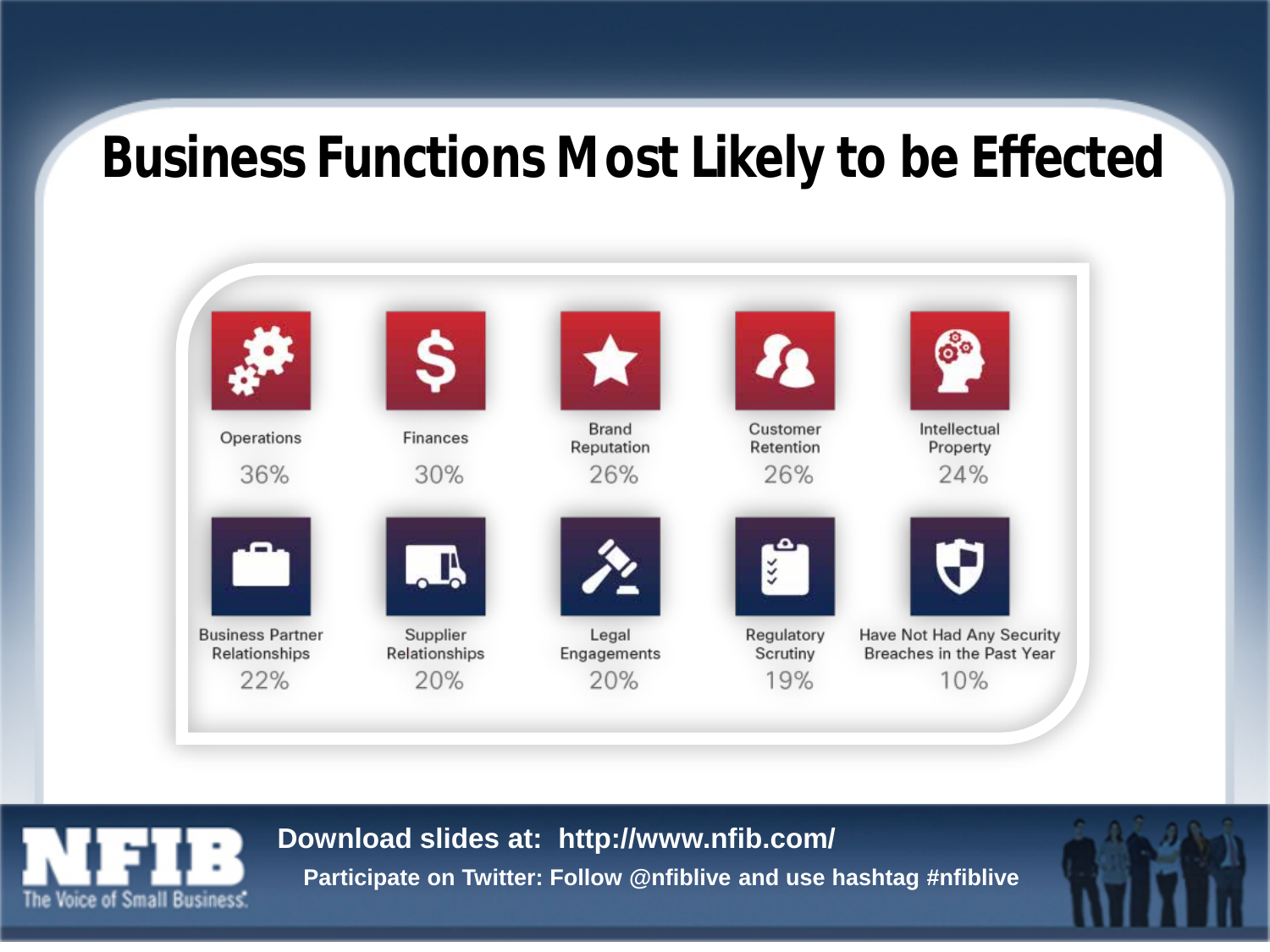# **Small Businesses Should Focus on Cyber Security**

- Most business, regardless of size, collect, process, and store large amounts of data on computers and other device
- This data could be sensitive information for which unauthorized access or exposure could result in negative consequences if breached
- When this data is transmitted from one device to another while doing business, it is important that this data is protected from cyber attacks

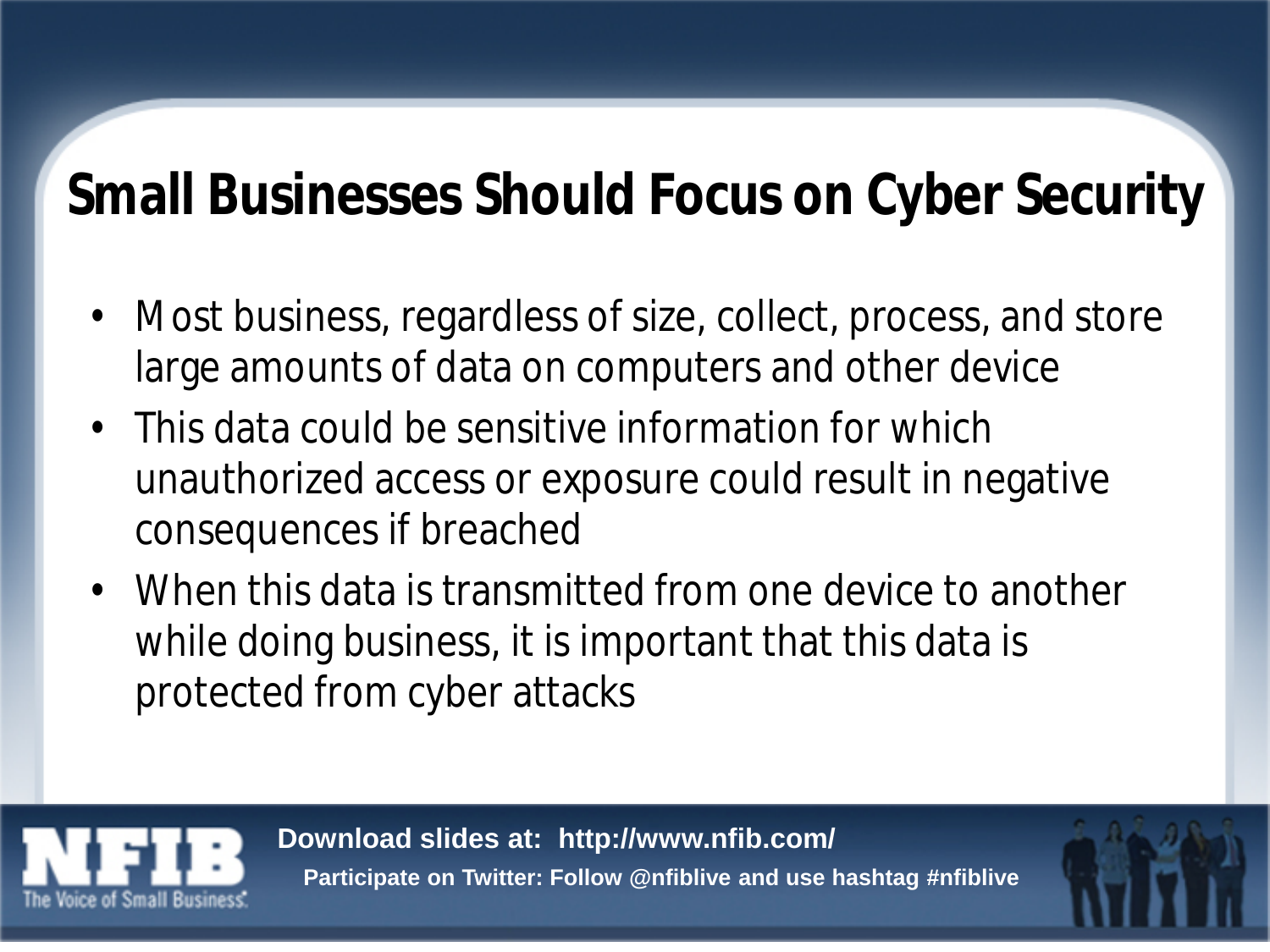### **A Cyber Attack is Inevitable**

Does your business have technologies, processes, and practices designed to protect networks, computers, programs and data from attack, damage or unauthorized access?





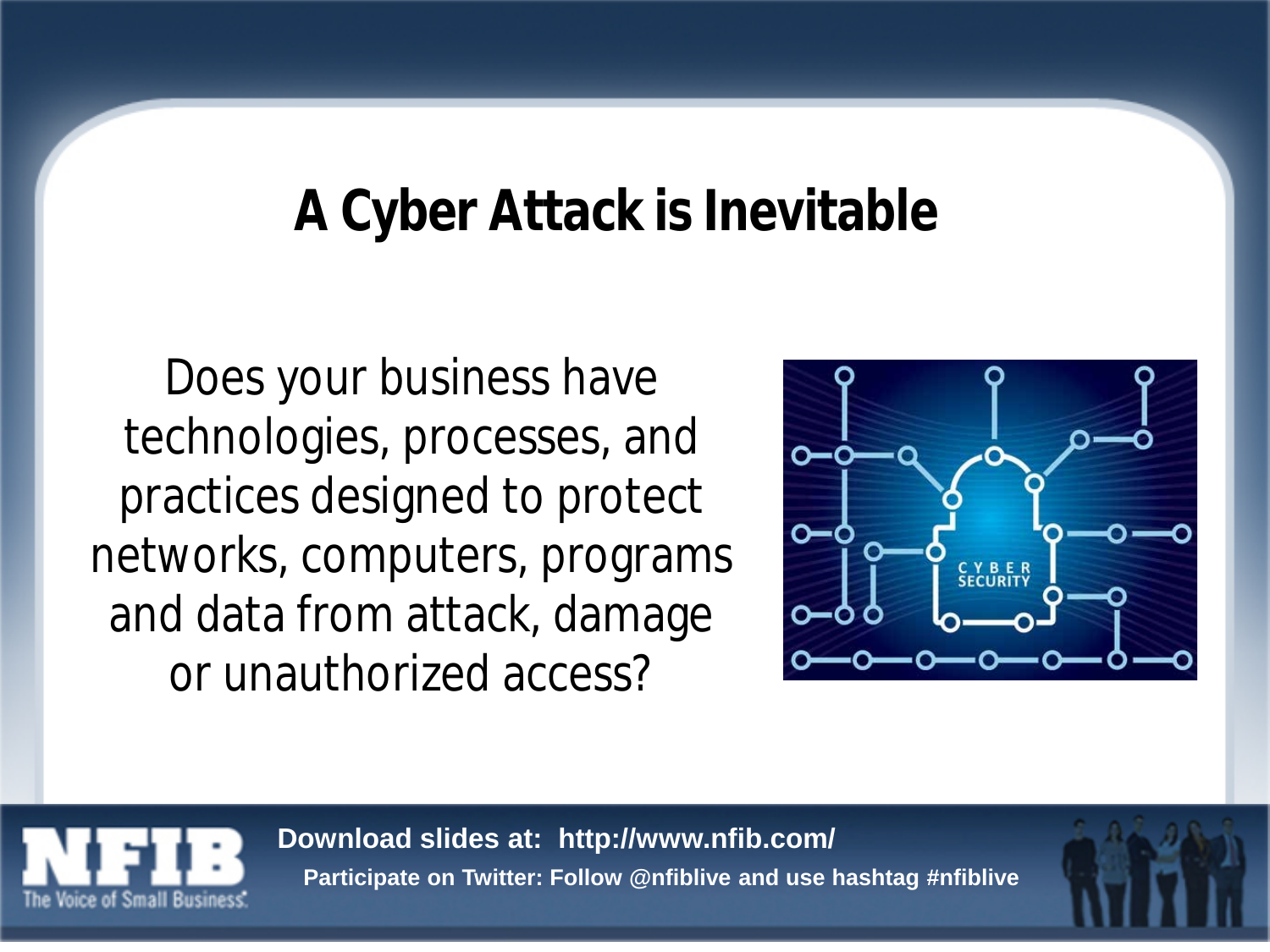# **RESPOND, RESTORE, ENSURE**

The National Cyber Security Alliance advises that companies must be prepared to "**RESPOND** to the inevitable cyber incident, **RESTORE** normal operations, and **ENSURE** that company assets and the company's reputation are protected.





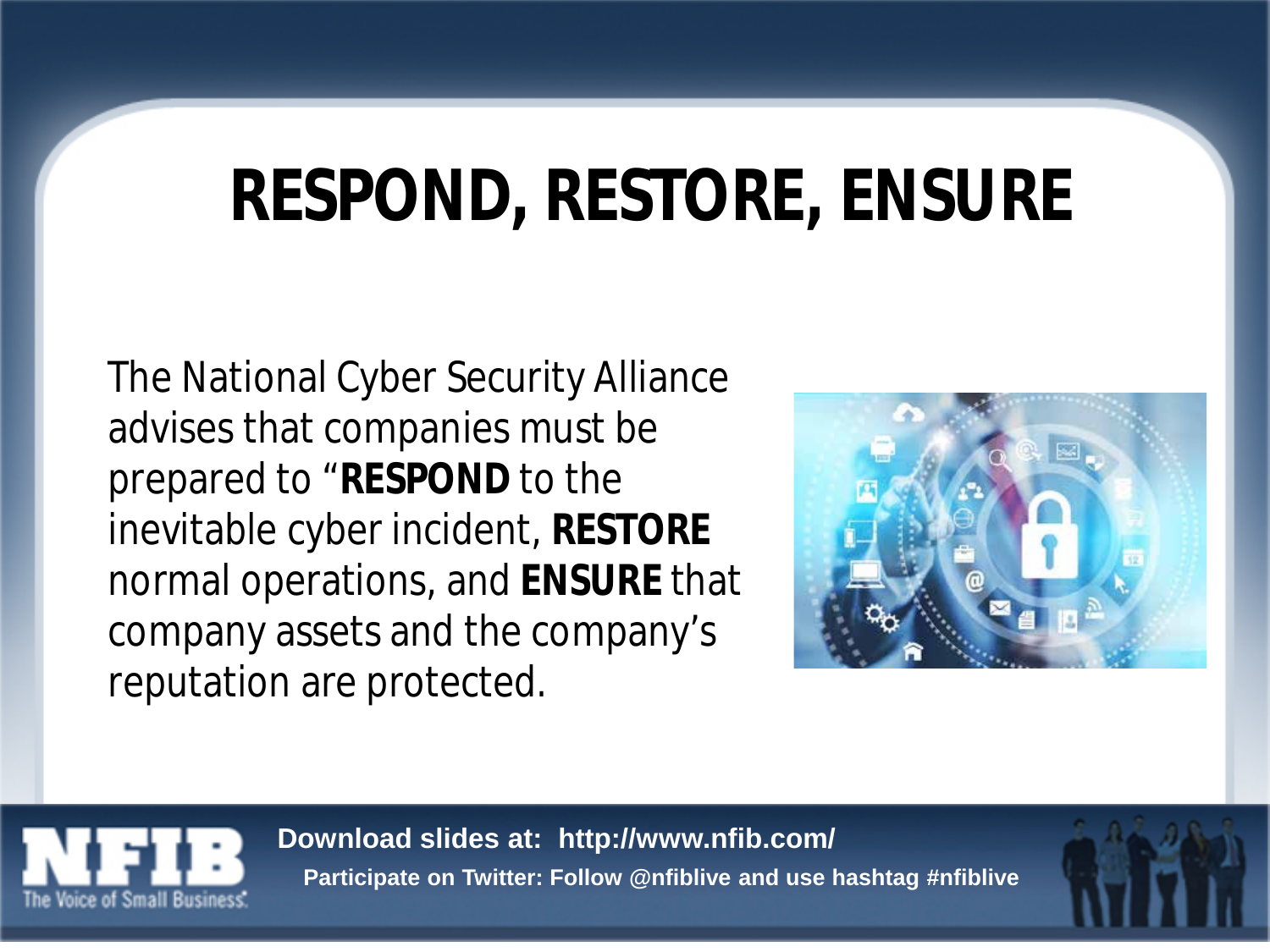### **Being PROACTIVE is the 1st Step**

- Perform software updates #1 overlooked thing that small business owners don't do
- Enable two-factor authentication
- Perform regular backups of company data
- Create stronger passwords
- Install antivirus software



• Purchase Cyber Liability Insurance – helps to mitigate losses from a variety of cyber incidents, including data breaches, business interruptions and network damage.

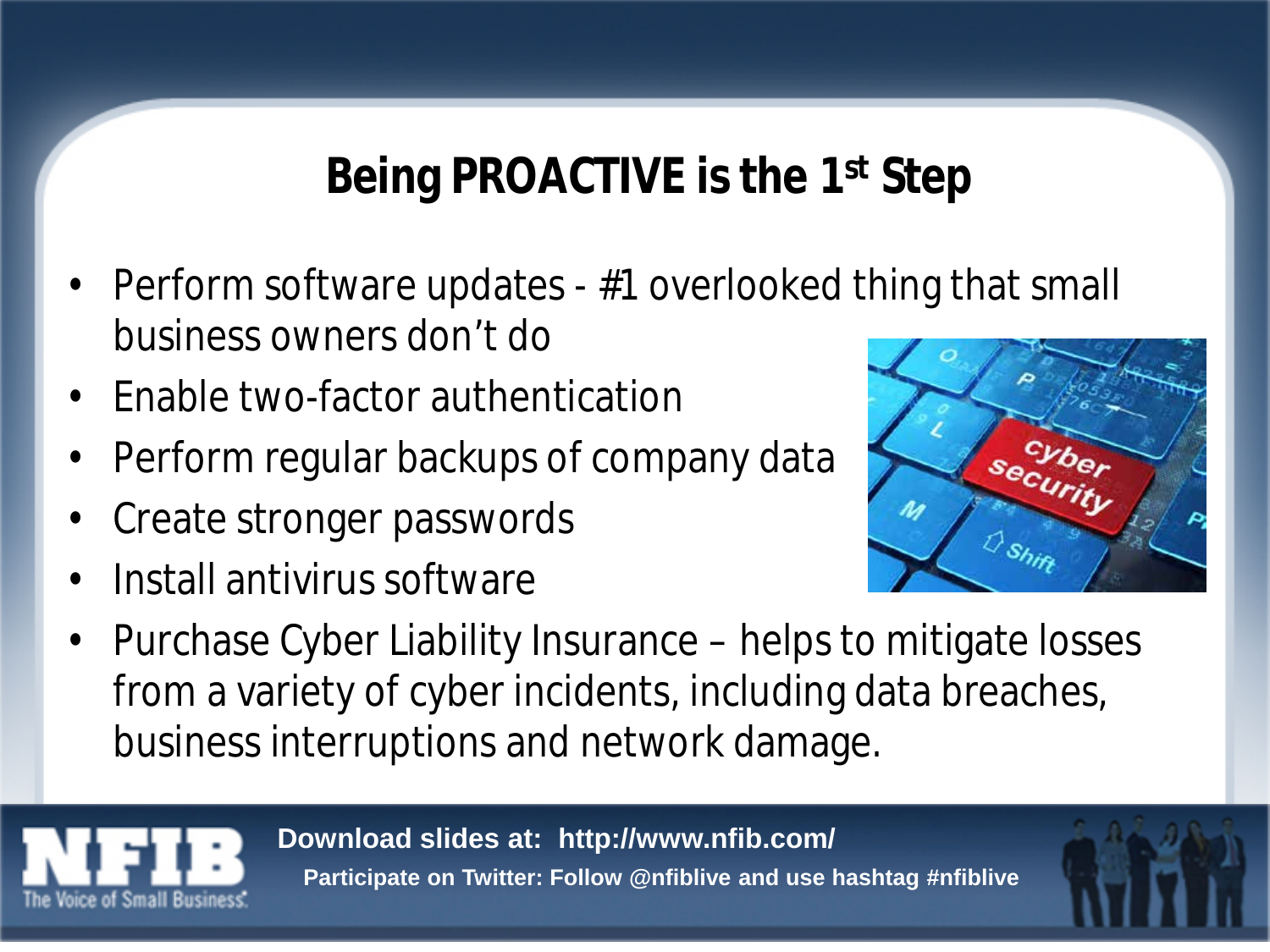## **Data Breaches Can Occur Offline Too**

- A cyber breach is not the only way that business data can be compromised.
	- Physical theft can also result in data breaches when your company data (computer, server, mobile device, or physical records) is taken without authorization.

### **Treat physical security with the same level of attention as cyber security.**

Monitor and restrict access to stored data, enforce strict policies regarding locking and protecting computers and mobile devices, establish strict policies for data disposal, and train employees to be aware of suspicious activities.

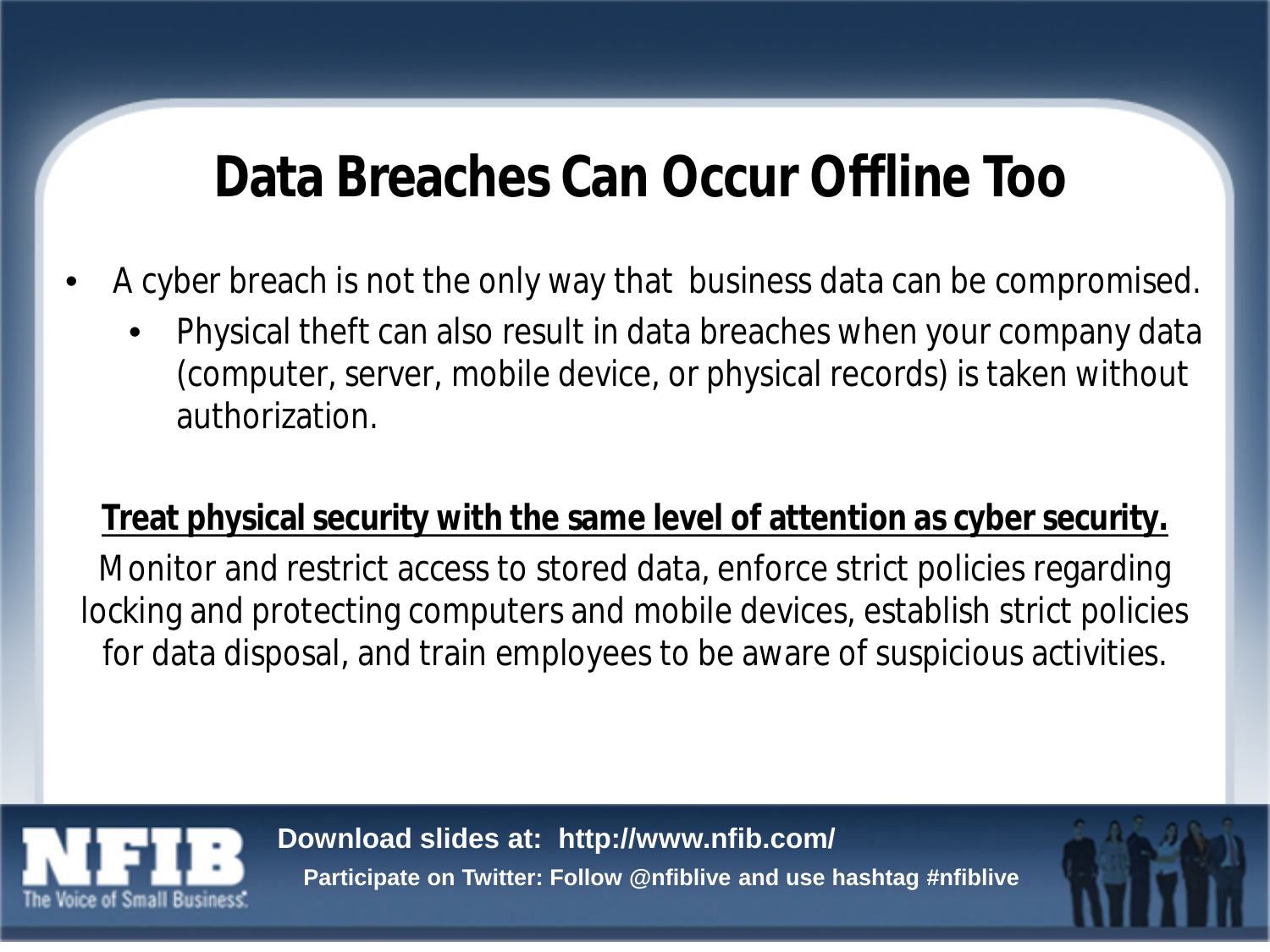## **Data Handling Best Practices & Guidelines**



The Voice of Small Business

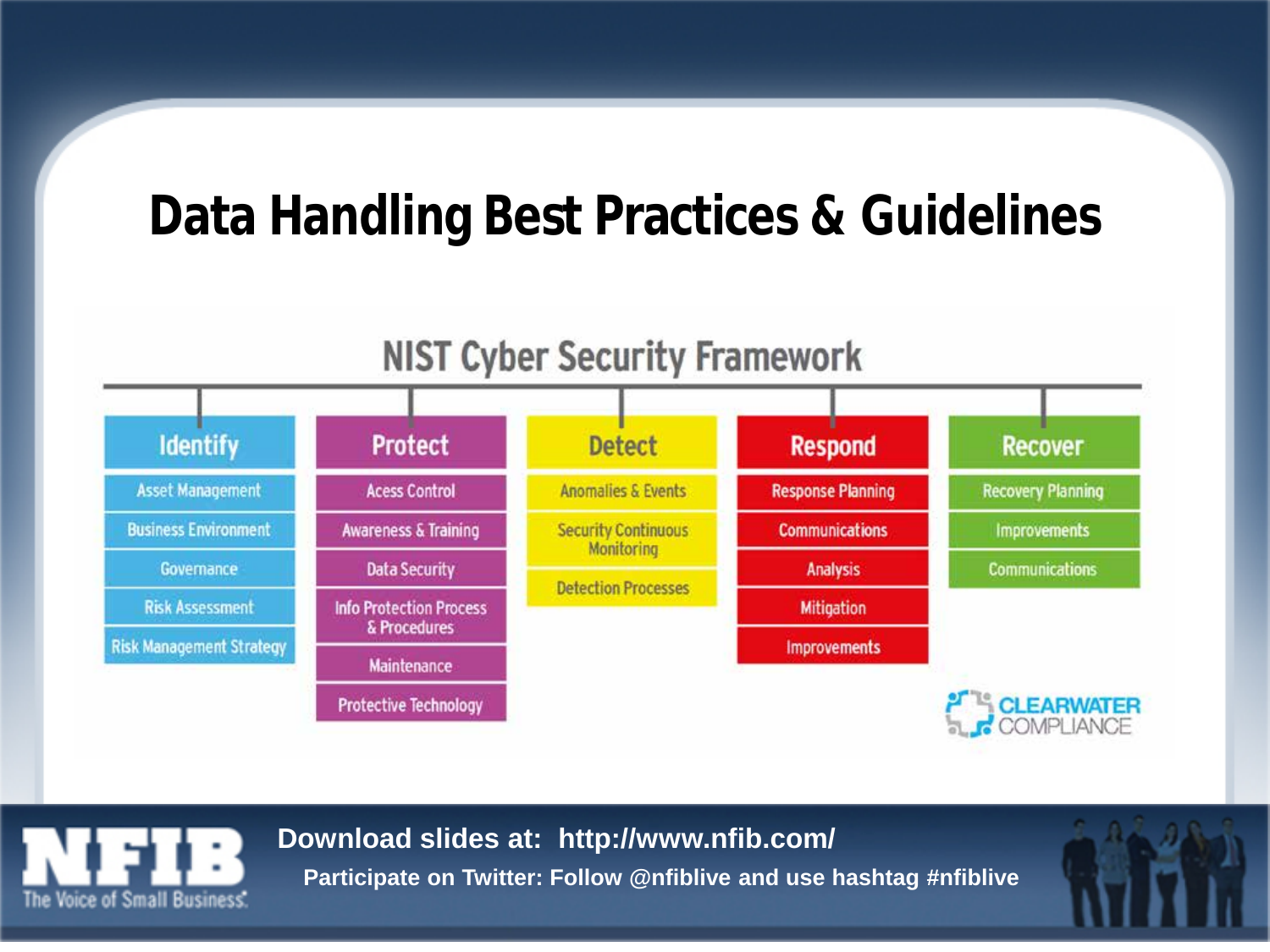# **Attacks Will Cost You!**

• **82%** of small business owners don't think they will be attacked because they don't have anything worth stealing. This is why they are targeted by hackers!



Cyber Security Statistics – Numbers Small Businesses Need to Know (www.smallbiztrends.com)

- These companies spent an average of **\$879,582** because of damage or theft of IT assets
- Disruption to normal operations cost an average of **\$955,429**
- Emails, phone numbers and billing addresses are valuable to cyber criminals
- NFIB can help your business access protection through NFIB Commercial Insurance.